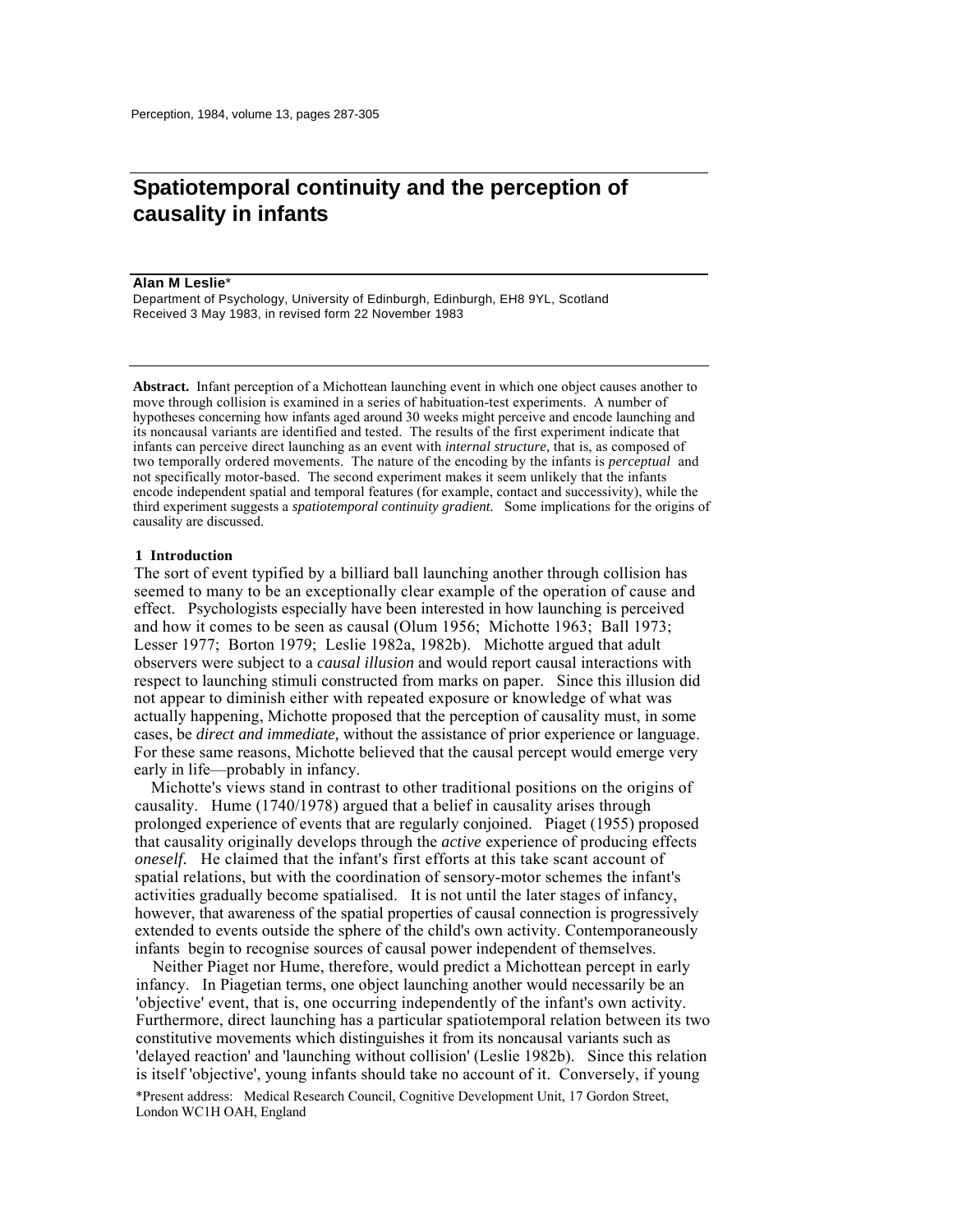infants did possess something like a Michottean percept it would imply substantial competence in understanding objective events and relations. At the same time, it would diminish the burden that active experience may otherwise have to bear in producing this development.

There have been remarkably few attempts to study this question directly with infants. Ball (1973) found that a group of children, with ages ranging from 9 to 112 weeks, dishabituated more to launching-without-collision than to direct launching, after habituation to sequences in which a screen obscured the impact zone. Borton (1979) found that launching-without-collision produced more greatly disrupted visual tracking in three-month-olds than either direct launching or the continuous movement of a single object.

Both these studies suggest a sensitivity to continuity of motion in infancy. They fail, however, to disambiguate the possibility that infants see direct launching as continuous because they perceive only *one* movement. A minimum requirement for a Michottean percept is that direct launching is perceived as being composed of *two*  distinct movements. Furthermore, the possibility of perceiving a causal (or any other kind) of relation arises only if two submovements can be recognised.

Slightly stronger evidence that infants may perceive direct launching in something like this way comes from Leslie (1982b). Here two age levels of infants—around 4½ and 7½ months—were habituated to filmed events. One group in each age level saw direct launching while another saw a delayed reaction sequence where a half-second delay interposed between impact of the first object and the moving off of the second. Both groups were then subdivided and tested on one or either of two test films. The first test film showed the first object impact on the second without any result (no reaction). The second test film showed the second object move off without any antecedent movement of the first object (no prior movement). In both test films there was but a single movement.

Since both test films showed a single movement noncontinuous with any other, it was hypothesised that if infants saw the direct-launching sequence as (two) continuous movements and delayed reaction as (two) discontinuous movements, then the test films ought to appear less familiar to the direct-launching group and more familiar to the delayed-reaction group.

On the other hand, if direct launching, because of its continuity of motion, was seen as a single movement, then both (single movement) test films should appear more similar to it than to delayed reaction with its two distinct movement phases created by the temporal delay. The results in fact showed greater dishabituation of looking in both age levels in the case of the direct-launching group suggesting that the test films appeared less familiar following this than following the delayedreaction film. This in turn could be taken as supporting the view that the infants had seen direct launching as two segregated but continuous movements.

It is still possible, however, that the basis for the infant's dishabituation was the different starting and stopping places of the movements shown in the test films compared with the direct-launching sequence. If this were so it could still be the case that infants perceive direct launching as consisting of a single movement. Indeed, it might even be the case that the infant's sensitivity to continuity of motion in *all* of these studies was based upon the form of eye movements used to track the stimuli. Thus the infant might register whether the stimulus requires smooth tracking or whether it requires interruption, and so on. Thus a fundamental question concerning infant perception of direct launching has still to be answered: can the infant parse two component movements out of the overall continuous movement envelope?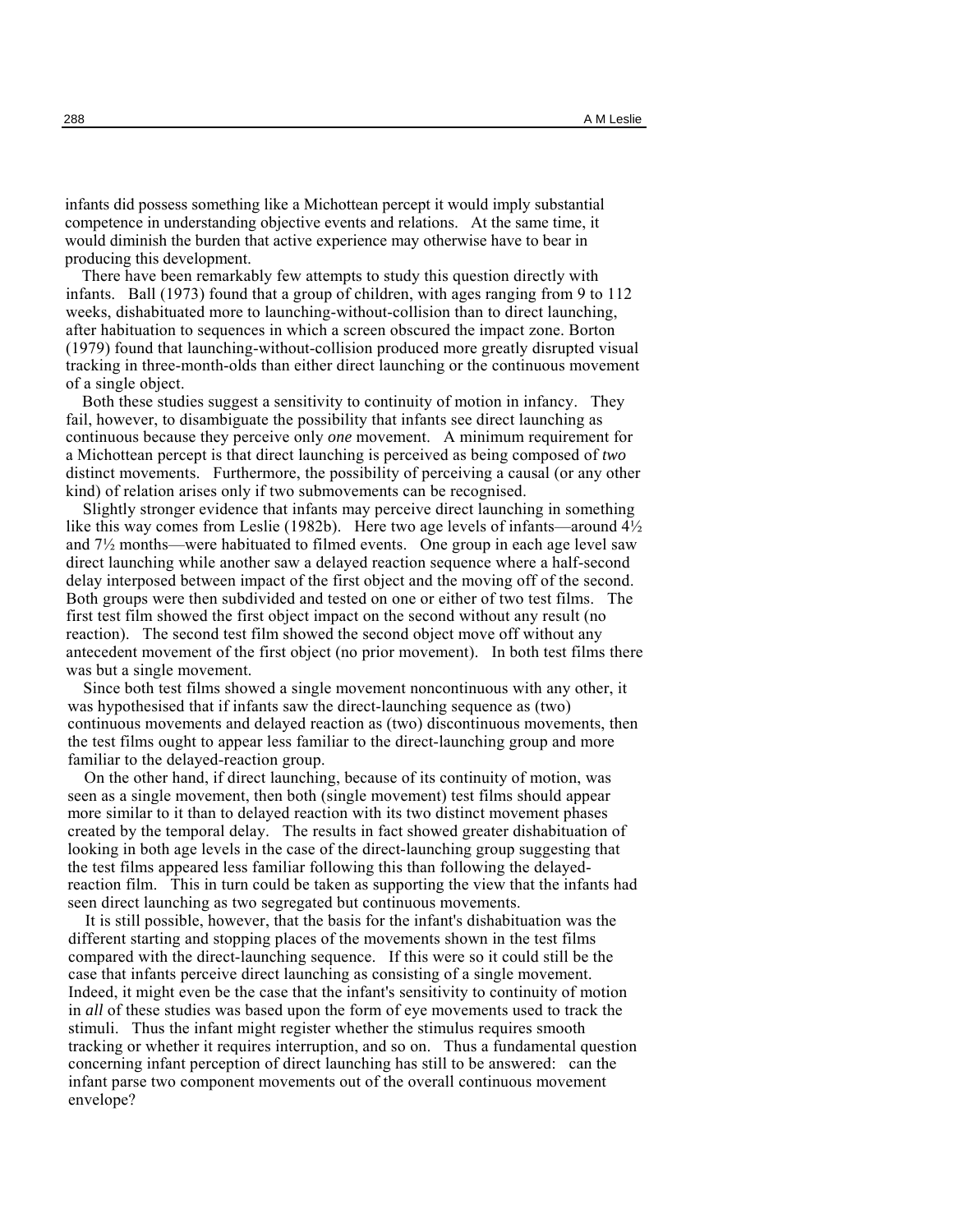Until the infant can do this his perception of such events can hardly be causal in any sense. Indeed, failure to parse two submovements would indicate that the observational powers of the infant are severely limited, perhaps in the way that Piaget suggested. On the other hand, if the infant can parse for submovements, then the further question would arise: what sort of relationship between the components does the infant register?

As we have seen, previous studies have failed to point clearly in either direction on the first question. One way to formulate this is to ask if infants will detect any *internal structure* in a direct-launching sequence. If they do—if they see direct launching as composed of two successive movements—then it is reasonable to expect that they see the movements as temporally ordered. In an event in which there actually is a single entity moving, there can be no such temporal ordering. Reversing the time course of the single-entity event will merely reverse the *spatial direction* of movement. Reversing the time course of the direct launching will similarly reverse spatial direction but in addition it will also reverse the *temporal order* of the two movements. This simple fact is exploited in the first experiment to be reported here.

The experiment uses an habituation-dishabituation technique. Infants are habituated to a film of a red brick colliding with and launching a green brick. The bricks always move left to right. They are then tested on the same film which is simply run backwards through the projector. This time the green brick collides with and launches the red. The dishabituation this produces is compared with another group of infants who are habituated to a film of a red brick which moves continuously across the screen at the same rate as the direct-launching bricks. (The starting and stopping place of this movement is the same as the starting and stopping place of the overall movement in direct launching.) These infants are then tested for dishabituation on this film run backwards through the projector. Both groups see a reversal of spatial direction of the movement, but only the direct-launching group see a reversal in the temporal order of two movements. It was hypothesised, therefore, that this group would dishabituate more than the single-movement group.

It is still possible, however, that greater recovery to direct launching reversed could be due to the different colours of the objects used. That is, direct launching could be encoded as a single movement where the moving entity changes colour from red to green halfway across. If this were the case, the infants would not discriminate a single moving entity that changes colour from red to green halfway across from a direct-launching sequence. If, on the other hand, infants see direct launching as involving two entities, this discrimination ought to be made fairly easily.

The following experiment, therefore, has a second part to it. Here, one group of infants is habituated to a film in which a red brick moves across the screen and changes colour to green halfway across. These infants are then tested on a normal direct-launching sequence. The recovery shown by this group is then compared to that of a control group who are habituated to direct launching and then tested on the same sequence. It was hypothesised that the experimental group would show higher recovery than the control: that is, that they would clearly discriminate a single movement-with-colour-change from a direct-launching sequence.

## **2 Experiment 1**

There were two parts to this experiment. In part A, infant recovery of looking to *reversed* events following habituation was tested. In part B, infants' ability to discriminate a direct-launching sequence from an analogous film of single movementwith-colour-change was tested.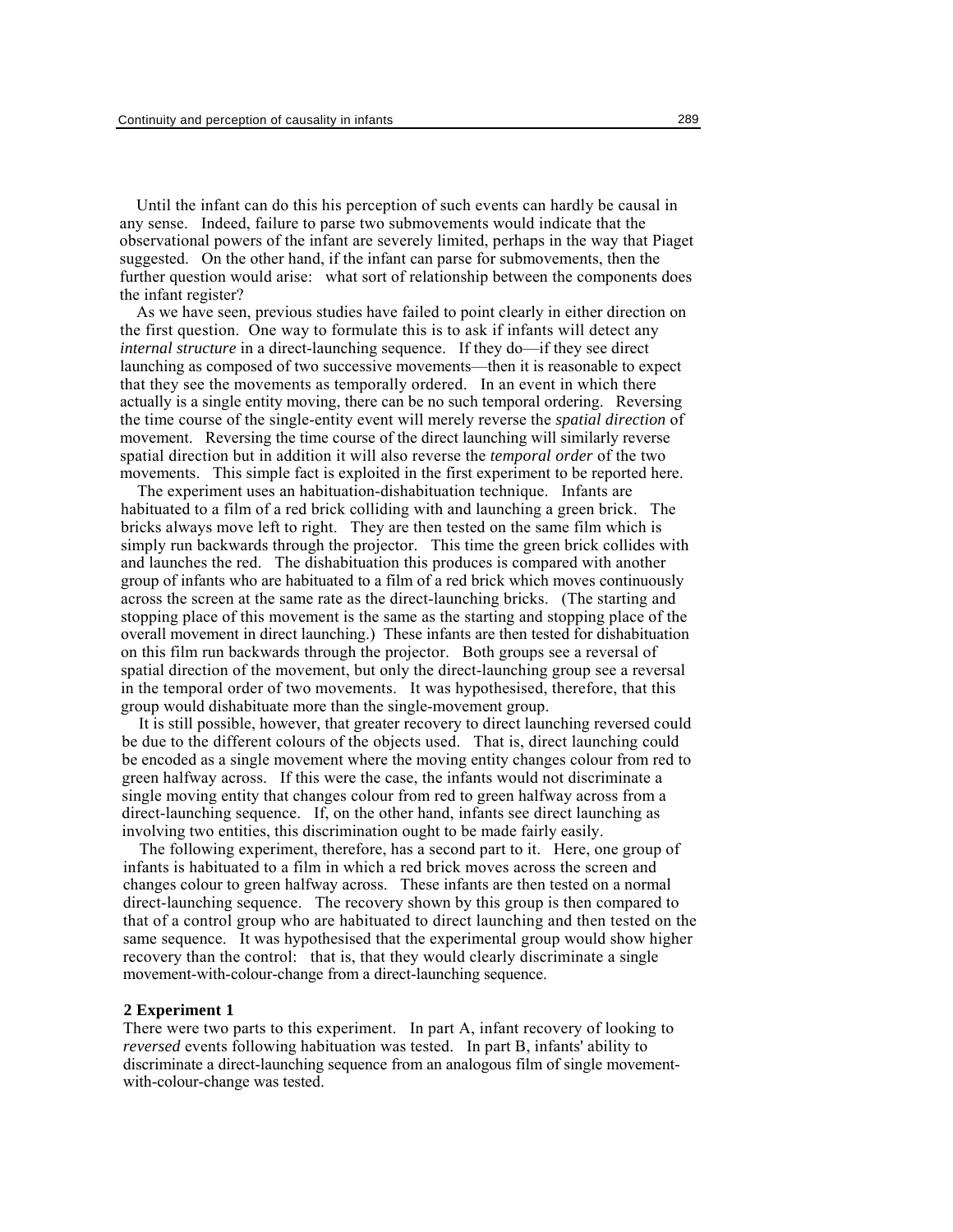#### 290 A M Leslie





**Figure 1**. Illustration of films used in experiment 1. Number of frames in each phase are shown on right-hand side of each strip. Clear cube, red brick; shaded cube, green brick. Films projected at 24 frames per second, (a) The central frame in the direct-launching sequence depicts the 24th red movement frame, (b) The central frame in the single-movement (colour change) sequence depicts the change of colour occurring on the 37th frame.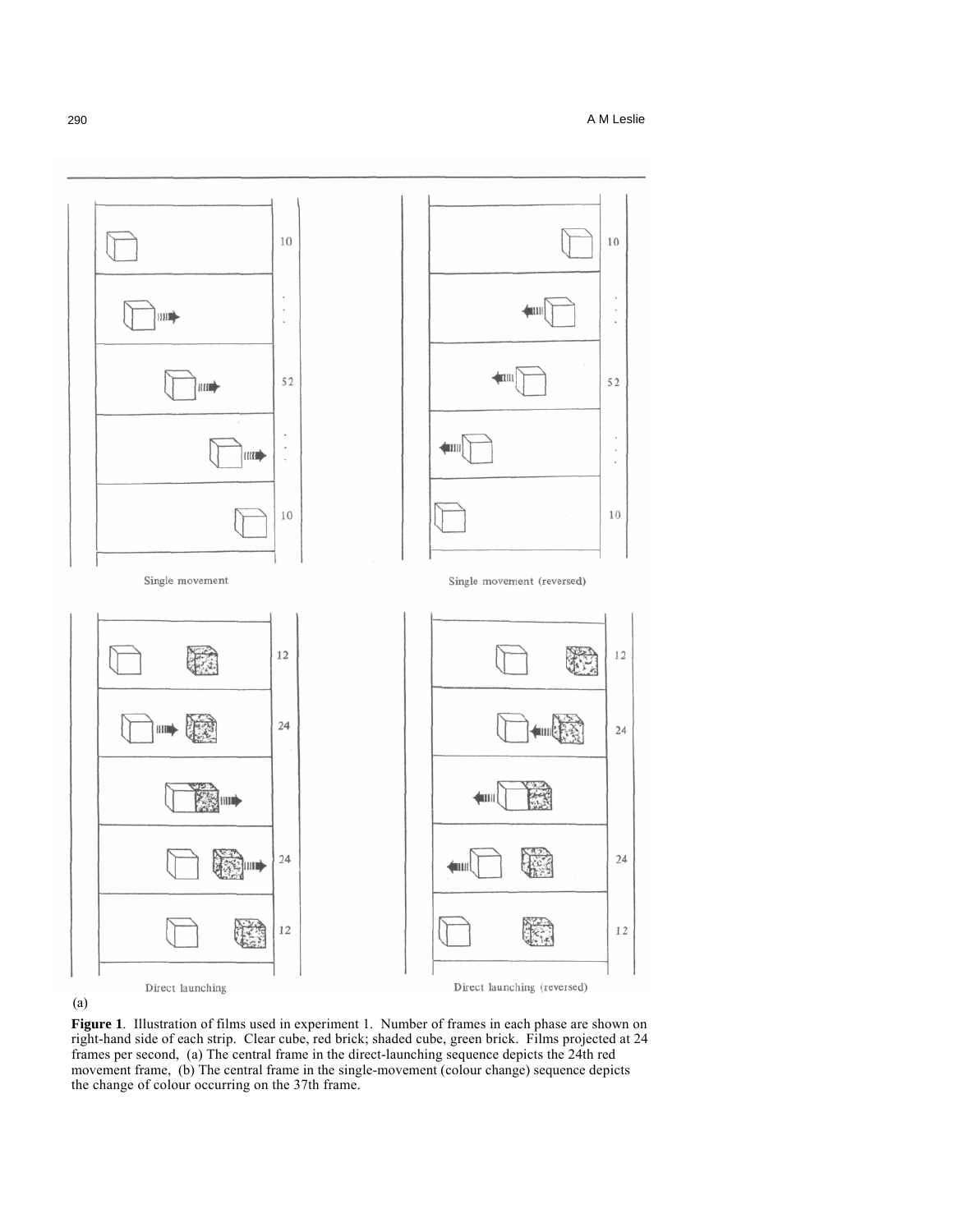

# (continued).

# 2.1 *Stimuli*

The films were shot with a Bolex 16 mm camera on high-speed Ektachrome 7250 Video News Film. An animation technique was employed based on a projection rate of 24 frames per second. The objects were two toy building bricks, one bright red, the other green. They moved along a strip of graph paper spread on a wooden table top. The film of each sequence was formed into a loop for continuous projection. A six-frame strip of unexposed (dark) film was spliced into the join.

Approximate projected dimensions were as follows: total picture displayed, 32 cm x 42 cm; bricks, 2.5 cm x 3.0 cm (front surface) with rear top edge 0.5 cm above front top edge owing to perspective. Bricks travelled at a rate of approximately 17 cm in 24 frames (one second). Unlike the study reported in Leslie (1982b), the green brick in the direct-launching sequence moved at the same rate and for the same distance as the red. In all films the red brick started at the right edge of the picture (infant's view). In the direct-launching film the green brick started at the centre. The red brick moved for 24 frames, at the end of which it had collided with the stationary green brick. In the next frame the green brick started to move at the same rate as red had been moving, while the red brick now remained stationary. The green brick also moved for 24 frames.

The single-movement (red only) film was made in the same way except that there was no green brick and the red brick moved all the way across to the other side of the screen. The red brick thus moved approximately 37 cm in 52 frames (the additional 4 frames coming from the time required to traverse the area occupied by the green brick in direct-launching) (see figure la).

The single-movement (colour change) film had the same specifications as the singlemovement (red only) film except that the red brick changed to a green brick after 26 frames of movement (see figure 1b).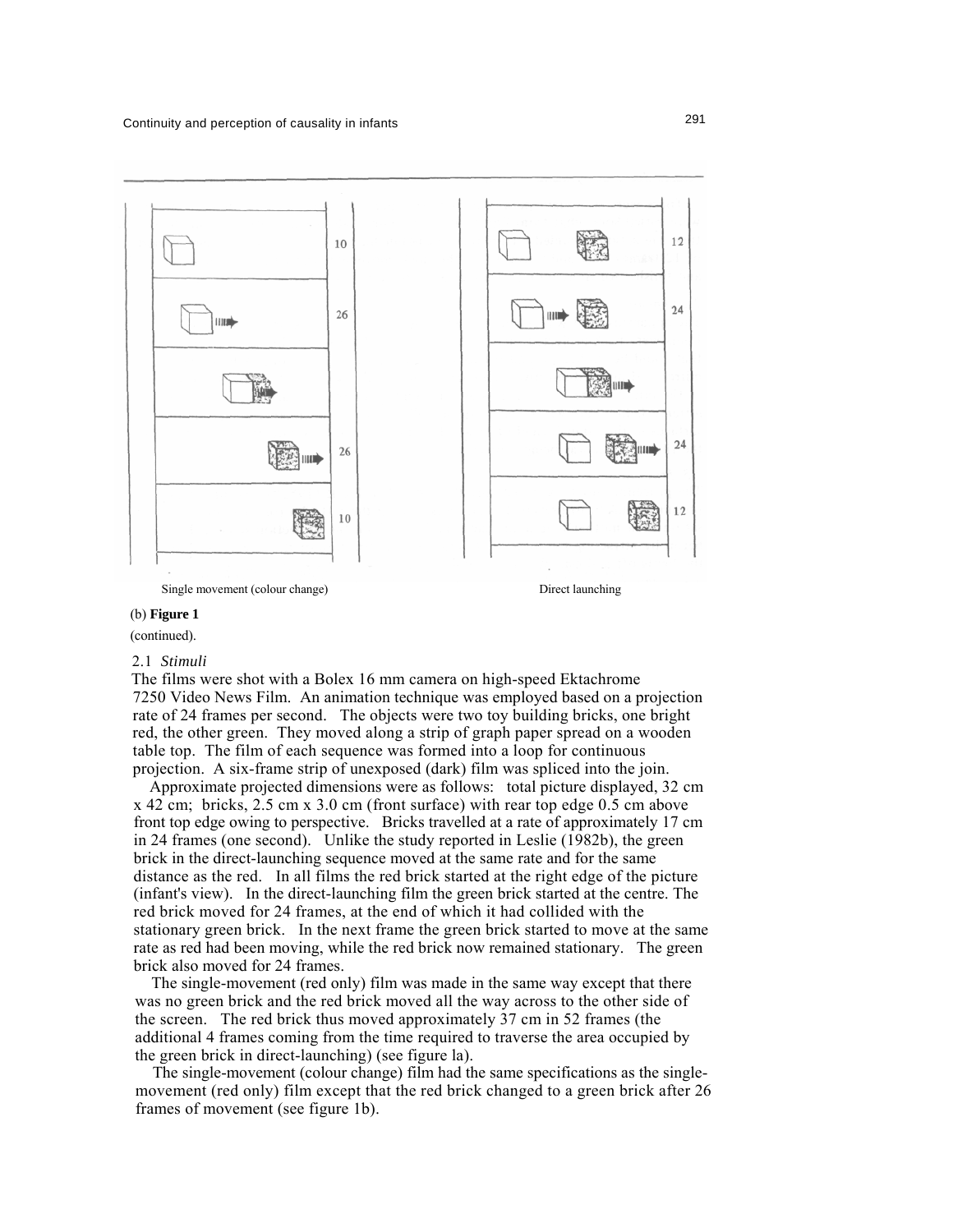There were stationary periods at the beginning and end of each sequence. These were varied somewhat from film to film to compensate for the different lengths of time the action occupied. Thus the direct-launching sequence had stationary periods of 12 frames start and finish, while the single-movement films had 10 frames start and finish. All films took just under 3.5 s to recycle (including the 6 dark frames).

# 2.2 *Apparatus*

The apparatus used was essentially the same as that described in Leslie (1982b). Films were back-projected on a Polacoat screen. In front of this were a pair of lights that could be flashed on and off to attract the infant's attention. A half-silvered mirror and infrared-sensitive video arrangement was used to determine the direction of the infant's gaze. The room was very dimly illuminated, partially by invisible infrared light. Care was taken to shroud all potentially distracting objects and surfaces in the infant's field of view. The infant could look into the apparatus to see the film when it was being projected.

### 2.3 *Procedure*

The procedure used was essentially the same as in Leslie (1982b), except for the precaution taken to prevent the mothers viewing the test film (see below). Infants sat on their mother's lap approximately 1.2 m from the projection screen. Each trial began by attracting the infant's attention in the direction of the screen by flashing the lights off and on. When the infant appeared to be looking in this direction the lights were extinguished and projection of the film began. As soon as the infant appeared to look in the direction of the film a timer was started. As soon as the infant appeared to look away timing and projection were stopped. The length of look was recorded to the nearest 0.5 s. This constituted one trial. The next trial was begun within a few seconds by again flashing the lights.

After three trials the mean looking time was calculated. The experiment then proceeded in the same way until the infant produced three consecutive trials in which the length of looking on each trial was less than the initial mean. Having satisfied this criterion the habituation phase was terminated. Each infant thus had a minimum of six trials. A maximum of eighteen trials was allowed. If the infant had not satisfied the habituation criterion by the eighteenth trial (s)he was rejected.

At the end of the habituation phase an interval of approximately 45 s ensued during which the projector was switched into reverse (part A) or the films changed (part B). For the control group in part B a physically different film was shown in the test trial though both depicted direct launching. This helps to control for accidental differences between films (scratches, for example). After the interval, a test trial was administered using the same procedure. Just before this mothers were requested to close their eyes. After presentation of the test stimulus mothers were told they could open them again.

All sessions were video recorded and in-session scoring checked later. In addition to this a random selection of one third of sessions was checked by an independent judge blind as to which film was being used. Agreement for timing on trials was high: for 92% of trials there was complete agreement. For the remainder the timing was within the rounding error.

#### 2.4 *Subjects*

In part A, there were sixteen subjects, eight per group with an even balance of males and females. Ages ranged from 24 to 32 weeks [mean age 28.75 weeks, standard deviation (SD) 2.7 weeks]. To reach  $N = 16$ , twenty-one infants were seen. Of the five rejections, three were rejected for persistent fussing, one for being inattentive from the start, and one failed to reach criterion within eighteen trials.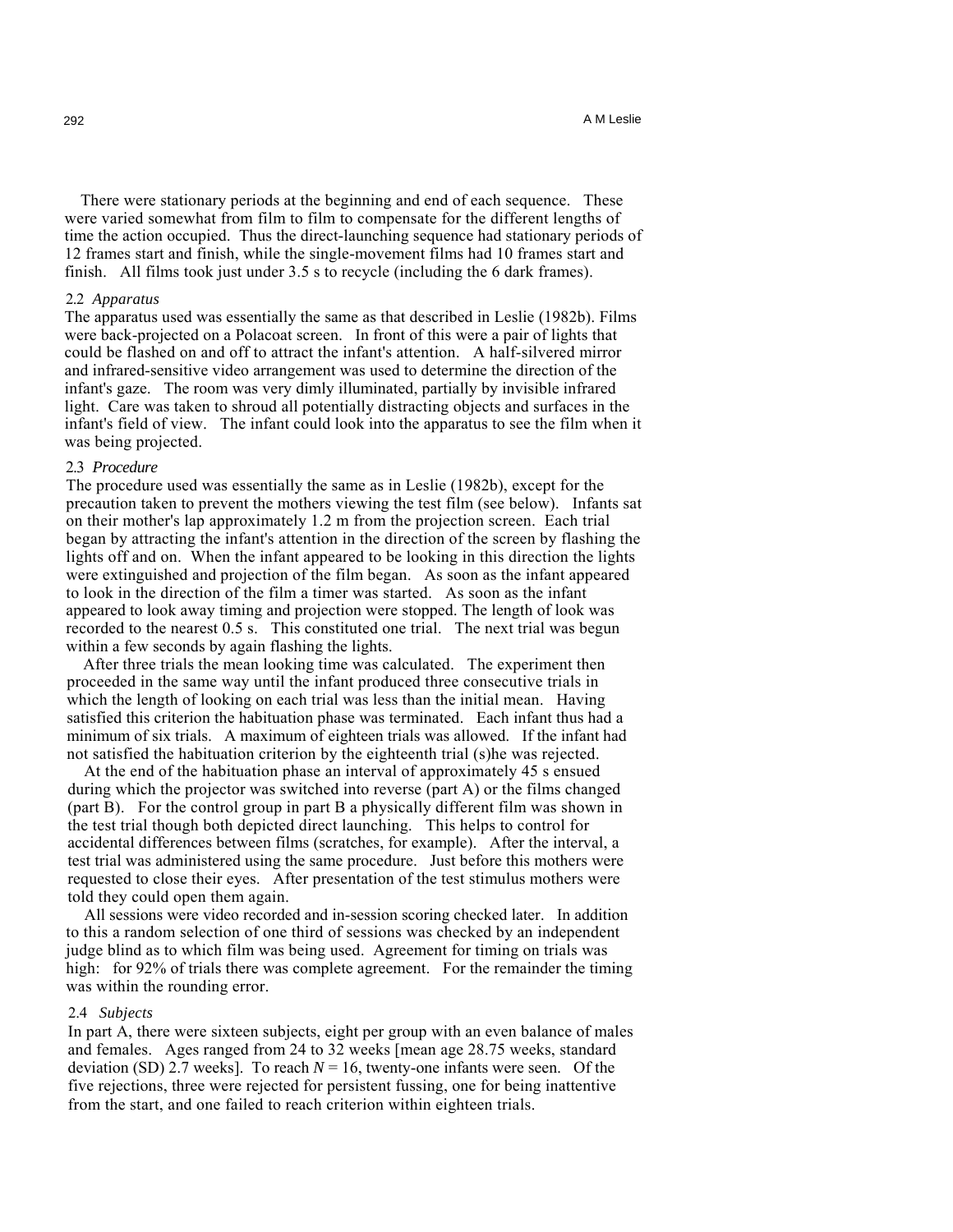In part B, there were sixteen fresh subjects, eight per group with an even balance of males and females. Ages ranged from 24 to 32 weeks (mean age 28.25 weeks, SD 2.7 weeks). To reach  $N = 16$ , twenty infants were seen. Of the four rejections, three were rejected for persistent fussing and one for being inattentive from the start.

#### 2.5 *Results*

Figure 2 shows the mean looking times on the first and last habituation trials and test trial by groups for parts A and B.



**Figure** 2. Experiment 1: mean looking time,  $t_L$ , by groups on first habituation trial (FHT), last habituation trial (LHT) and test trial (TT). Group 1A viewed the film pair single movement (red only) and reverse, group 2A the pair direct launching and reverse; group 1B viewed the pair single movement (colour change) and direct launching; Group 2B acted as controls viewing direct launching in both habituation and test.

2.5.1 *Part A.* Habituation was assessed by an analysis of variance on first versus last habituation trials with factors groups (2) x trials (2). The results of this analysis show a significant main effect of trials ( $F_{1, 14} = 6.4114$ ,  $p = 0.024$ ). No other main effects or interactions approached significance. Looking times thus declined significantly from first to last habituation trials and this decline was uniform across groups.

Recovery of looking was compared between groups by means of an a priori independent *t* test on both test trial looking and recovery scores (calculated as the difference test trial time - last habituation trial time). As predicted, the directlaunching group (2A) looked significantly longer on the test trial than the singlemovement (red only) group (1A)  $(t_{14} = 2.4, p = 0.015,$  one-tailed) and had higher recovery scores ( $t_{14} = 2.15$ ,  $p = 0.025$ , one-tailed).

2.5.2 *Part B.* Habituation was again assessed by an analysis of variance on first versus last habituation trials. The results showed a significant main effect of trials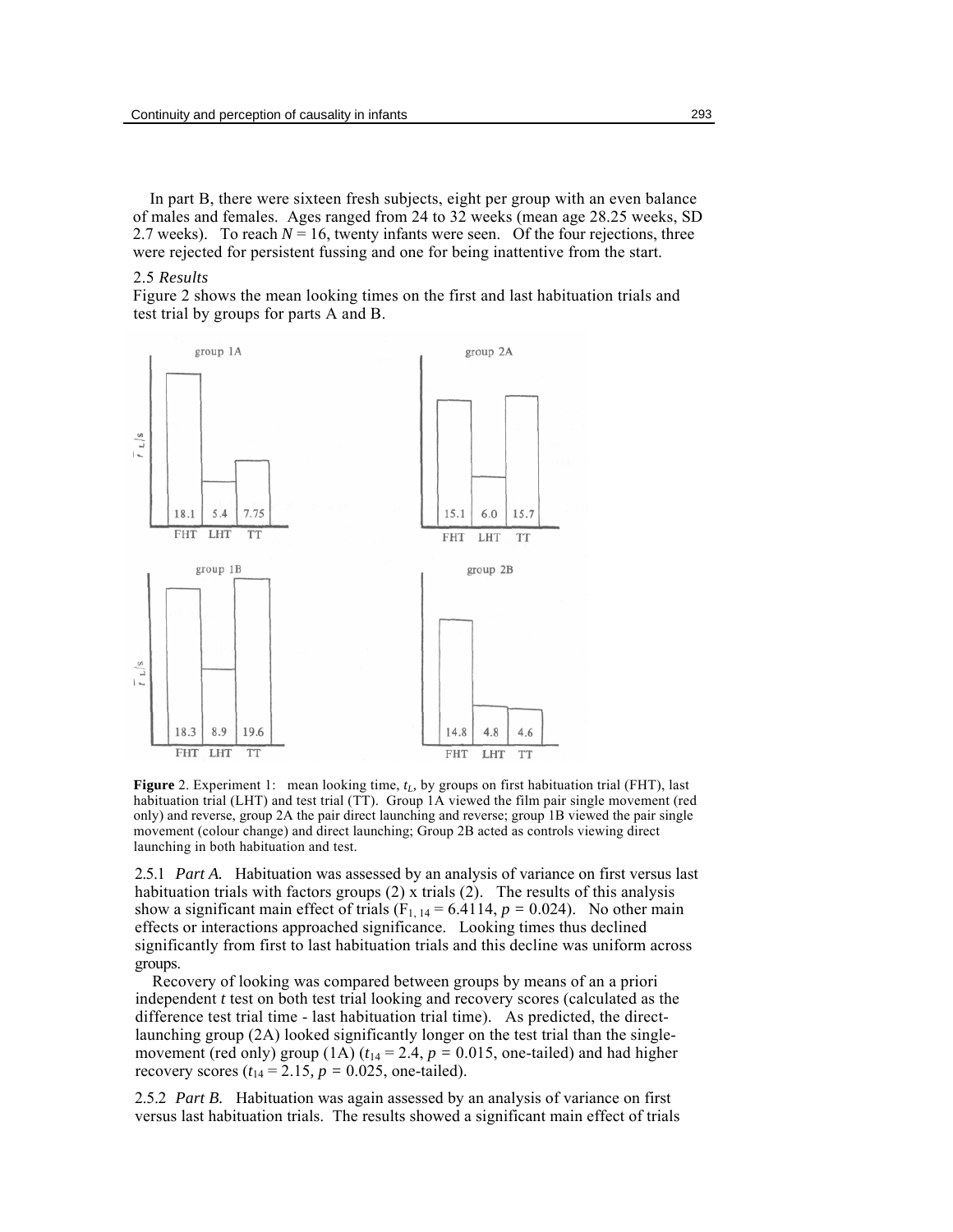$(F<sub>1, 14</sub> = 7.399, p = 0.017)$ . Groups was not significant either as a main effect or in interaction. Again, groups did not differ on first or last habituation trials but showed a uniform decline in looking time. The somewhat elevated last habituation trial looking time of the single-movement (colour change) group (1B) was caused by a single subject: the mean excluding this subject was 6.36 s.

Comparing recovery of looking in a planned comparison showed the singlemovement (colour change) group (1B) to have looked longer at direct launching on the test trial than did the control (group  $2B(t_{14} = 2.36, p = 0.017, \text{one-tailed})$ ). Likewise, recovery scores for the experimental group were significantly higher than for the controls  $(t_{14} = 1.868, p = 0.041,$  one-tailed).

2.5.3 *Summary.* In both parts of this experiment there was no significant difference between groups on first or last habituation trials. In part A, the direct-launching group showed greater recovery of looking than the single-movement (red only) group. In part B the single-movement (colour change) group showed greater recovery of looking than the control.

# 2.6 *Discussion*

Taken together, parts A and B of the above experiment provide support for the view that infants do not perceive a direct-launching sequence as an unanalysed single movement. In part A, each group of infants sees the same film in both habituation and test phases; the only difference is that on the test trial the film is run backwards. The results show that the infants dishabituated less to the reversal of a single-entity movement than to the reversal of a direct-launching sequence. This strongly suggests that for direct launching some temporal order information was encoded. This in turn implies that (at least) two ordered components were distinguished.

The infants might, however, have simply identified two parts of a single movement according to colour (red then green) without registering that the part movements were associated with or belonged to different entities. But if direct launching were encoded purely and simply as a single movement with two differently coloured parts, then the single-movement (colour change) film ought not to have been readily discriminable from direct launching. The results of part B show that this was not the case. The only remaining and somewhat implausible possibilities are that direct launching is encoded as a single-movement (colour change) sequence plus either a couple of stationary entities mid-screen (one green, then one red) or one mid-screen entity that changes colour. If this had been the case one might have expected the direct-launching film to have been considerably more complex than the singlemovement (colour change) sequence and thus take longer to encode during habituation (Caron and Caron 1969; Cohen and Gelber 1975). In fact, though the difference was not significant, the single-movement (colour change) film attracted longer total looking during habituation (116.25 s) than direct launching (90.81 s).

In future work it would, of course, be possible to do a reversal test using a directlaunching sequence involving two identically coloured bricks thus avoiding these problems. It remains to be seen whether this would give the infants added difficulty in remembering which object did what, aside from the question at issue.

It now seems reasonable, however, to propose that infants of around 7 months encode direct launching as a sequence of two temporally ordered moving entities and not as a single unanalysed movement. One version of the single-movement hypothesis claims that in habituation to direct launching the infant encodes the form of eye movement required to track the moving entity. This is a position that might follow, for example, from the Piagetian theory of the sensori-motor nature of infant intelligence and, in particular, from the notion of 'subjective groups'. Thus an 'enactive encoding' (Bruner 1966) of direct launching might specify an uninterrupted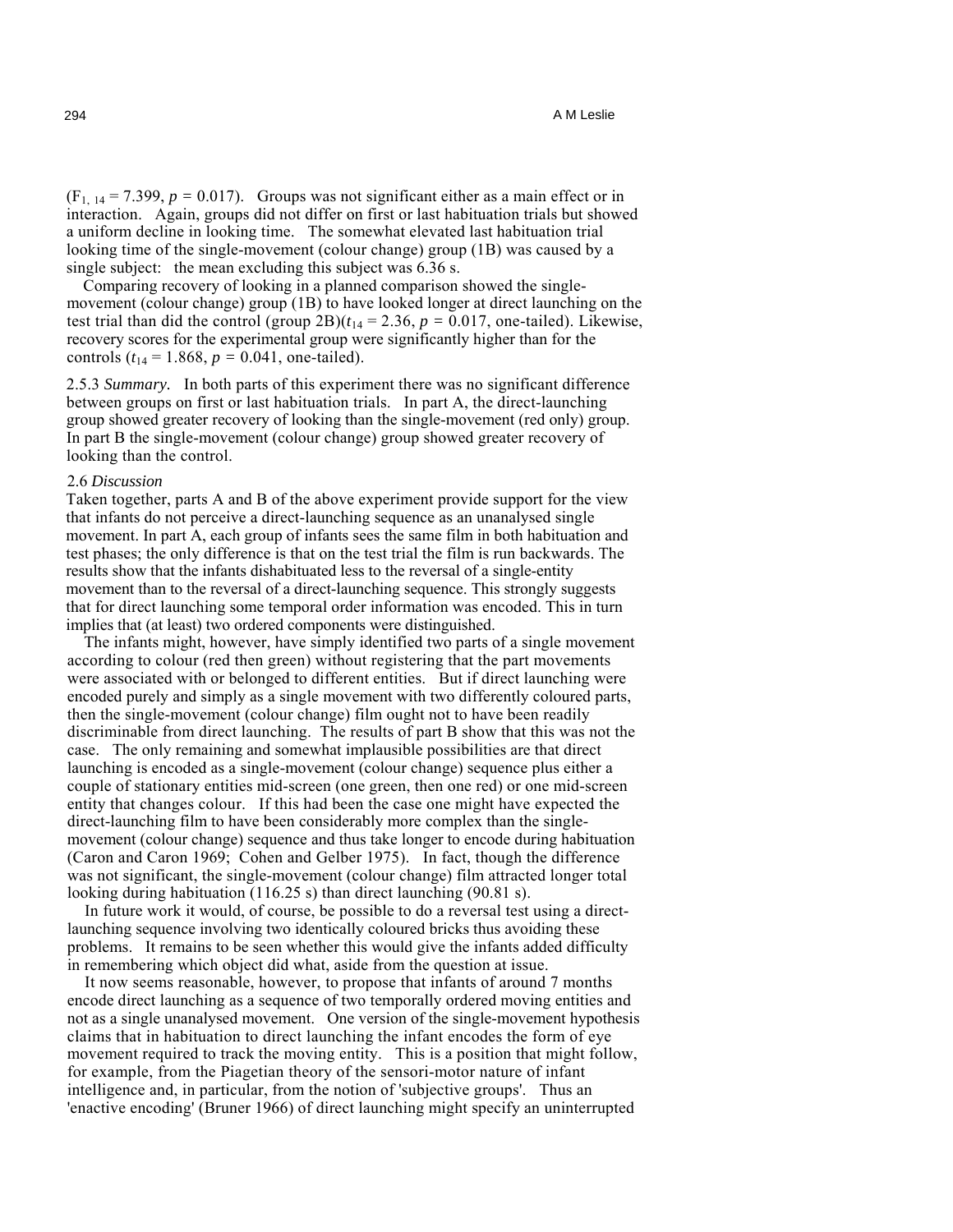smooth tracking. From the results of the present experiments, however, it is not at all clear what difference there might be between the eye movements required to track either of the single-movement stimuli and the eye movements required to track direct launching. Indeed, in a study specifically on visual tracking of such sequences Borton (1979) was unable to find any such difference between a single movement and a direct launching. It seems extremely unlikely, then, that the dishabituation patterns found here have a specifically motor basis.

Another version of the single-movement hypothesis would reject the motor character of the encoding and assert instead a true perceptual process. However, this process fails to parse a double movement in direct launching. The present experiments confirm the perceptual nature of the encoding but support instead a process of parsing for component parts.

The question can now be raised as to what sort of relationship between the components the infant perceives. Leslie (1982a) proposed two different hypotheses concerning this relationship. The first was Michottean in character: that the infant encodes direct launching as causal, while variants such as 'delayed reaction' would be represented as noncausal. The second hypothesis was that the infant represents direct launching and its variants in terms of two independent features, one temporal and the other spatial. The temporal feature would be something like [±successive], depending upon whether the two movements took place successively or with an interval between them. The spatial feature would be something like  $[\pm \text{contact}]$ , depending upon whether or not one object made contact with the other.

Either of these hypotheses can account for Leslie's (1982b) results. One a priori advantage which the two-feature hypothesis has over the causal hypothesis is that it specifies how the variants of direct launching would be encoded. For example, delayed reaction would be [−successive, + contact] whereas launching without collision would be [ +successive, −contact]. It is not entirely clear on the causal hypothesis how these would be encoded except to say that both would be noncausal. It is difficult to extract clear guidance on this from Michotte's theory. However, one can imagine a 'gradient' version of this hypothesis that formulates [causal] as a continuum with degrees of causal connection rather than as a binary feature (cf Michotte 1963, p 95). Similarly the two-feature theory could be reformulated as orthogonal dimensions. For ease of exposition at this stage both hypotheses will be discussed in binary form.

It has been suggested that choosing between these hypotheses "may be a decision without empirical content" (de Gelder 1982, p 10). This is clearly not the case. Consider the contrast between direct launching and delayed reaction without collision. Under the two-feature hypothesis these would be represented as  $[+successive]$ . +contact] and [−successive, −contact] respectively. There should therefore be precisely as much contrast between these two sequences as between delayed reaction and launching without collision (that is, between [−successive, +contact] and [+successive, −contact]). In both contrasts, both features change. Under the causal hypothesis, however, the first contrast involving direct launching entails the difference between a causal and a noncausal sequence. This hypothesis therefore predicts a greater contrast in this pair than in the other pair where both sequences are noncausal.

The next experiment to be reported seeks to test this prediction of the causal hypothesis. The same habituation-test technique is used. One group of infants is presented with a direct-launching/delayed-reaction-without-collision pair of films, while a second group sees a delayed-reaction/launching-without-collision pair. It is predicted that, having been habituated to one member of the pair and tested on the other, that group which has received the direct-launching pair will recover its looking time more on the test trial than the other group. The two-feature hypothesis predicts no difference.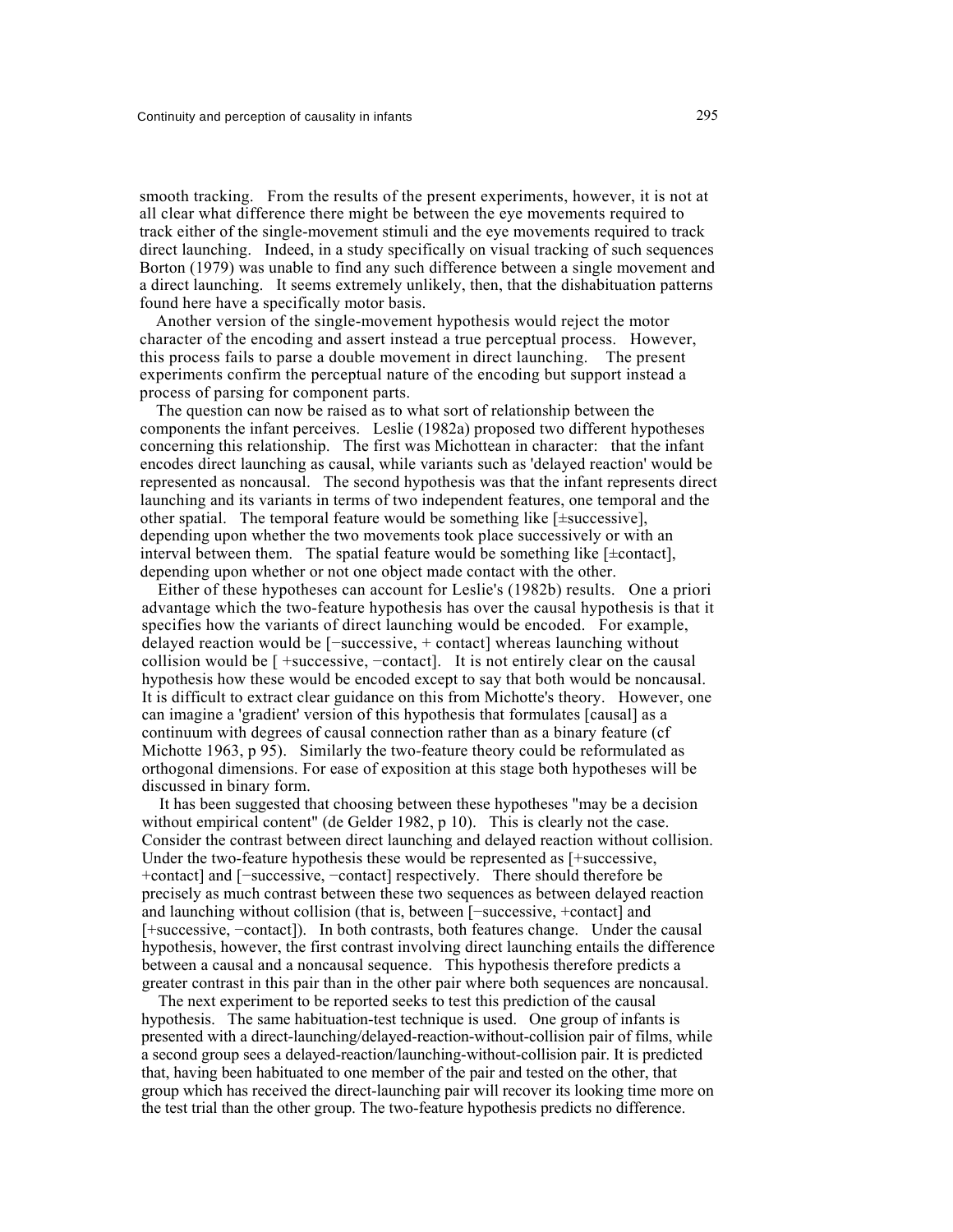# **3 Experiment 2**

The experiment was intended to test the viability of the two-feature versus the causal hypotheses of infant perception of direct-launching events.

# 3.1 *Stimuli*

Four new films were prepared in the same manner as in experiment 1. Projected dimensions and rate of movement of the bricks was also the same. In the directlaunching film there was a one-frame delay (approximately 40 ms) between impact and reaction. In the delayed-reaction film there was a 12-frame delay (approximately 500 ms) between impact and reaction. In the launching-without-collision film the red brick moved approximately 11 cm in 16-frames, stopping approximately 6 cm short of the green brick with a one-frame delay before reaction. In delayed-reactionwithout-collision there was a 12-frame delay between the red brick stopping 6 cm short of the green brick and reaction of the green brick. These films are illustrated in figure 3.

Again there were stationary periods at the beginning and end of each sequence. These varied somewhat from film to film to compensate for the different periods of action: direct launching, 12 frames; delayed reaction, 8 frames; launching without collision, 15 frames; delayed reaction without collision, 10 frames. Again, 6 dark frames between start and finish were spliced into each film which was then formed into a loop for continuous projection.

## 3.2 *Design and procedure*

Within each group the order of presentation of the films with respect to the habituation and test was counterbalanced. Table 1 summarises the design.

The procedure and apparatus were exactly the same as in experiment 1. In-session scoring was again checked later from video tape. In addition, a randomly selected one-third of all sessions was scored by an independent judge blind as to which film pair was being presented. Agreement on timing for individual trials was high (93% of trials); on the remaining trials disagreement was within the rounding error.

## 3.3 *Subjects*

There were twenty-five infants, thirteen females and twelve males, between 26 and 34 weeks of age (mean age 30.7 weeks, SD 2.8 weeks). Group 1 consisted of fourteen subjects (eight females), and group 2 of eleven subjects (five females). To reach  $N = 25$ , thirty-three infants were seen. Of the eight rejections, four were rejected for persistent fussing, one failed to reach the habituation criterion within eighteen trials, one fell asleep, one was rejected through mechanical breakdown of the apparatus, and one was inattentive from the start.

# 3.4 *Results*

Mean looking times on first habituation, last habituation, and test trials are shown in figure 4. Analysis of variance  $\lceil$  groups (2) x trials (2) was used to assess looking times on first versus last habituation trials across groups. The results show a significant decline from first to last trials [trials main effect:  $(F_{1, 23} = 16.67, p =$ 0.0005)]. There was no effect for groups and no interaction  $(F < 1.0)$ . Groups 1 and 2, therefore, did not differ on first-trial or last-trial looking times.

The experimental hypothesis was tested in a planned comparison using an independent *t* test on test-trial looking times and on recovery scores (see section 2.5.1). Test-trial scores for group 1 were found to be significantly higher than those for group 2  $(t_{23} = 1.89, p = 0.036,$  one-tailed). Recovery scores for group 1 were also significantly higher than for group 2 ( $t_{23} = 2.66$ , p = 0.007, one-tailed).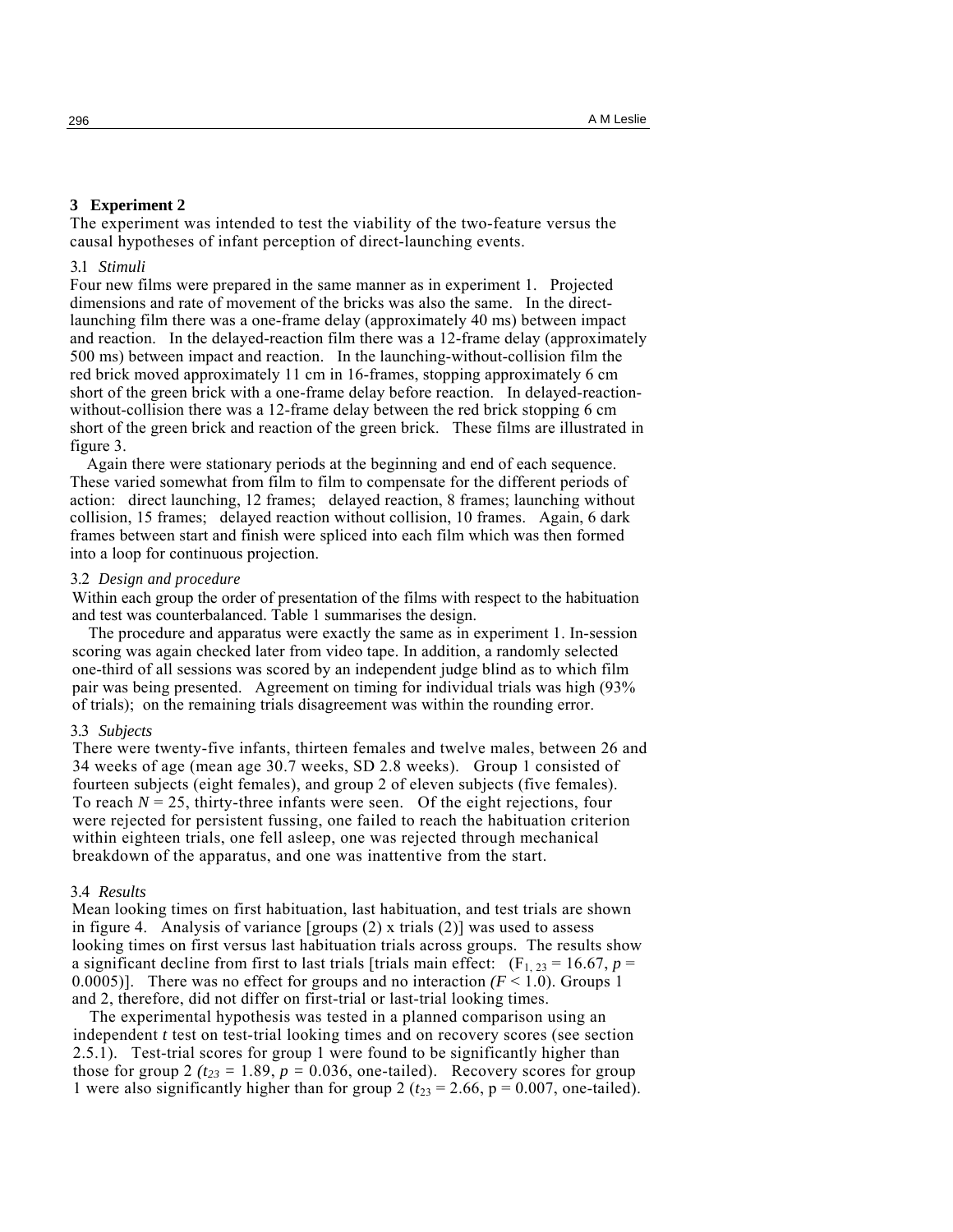

**Figure 3.** Illustration of films used in experiments 2 and 3. Number of frames in each phase are shown on right-hand side of each strip. Variations in stationary periods are to compensate partially for different lengths of action. The central frames here depict the periods of delay in the various films between end of red movement and beginning of green movement. Clear cube, red brick; shaded cube, green brick. Films projected at 24 frames per second.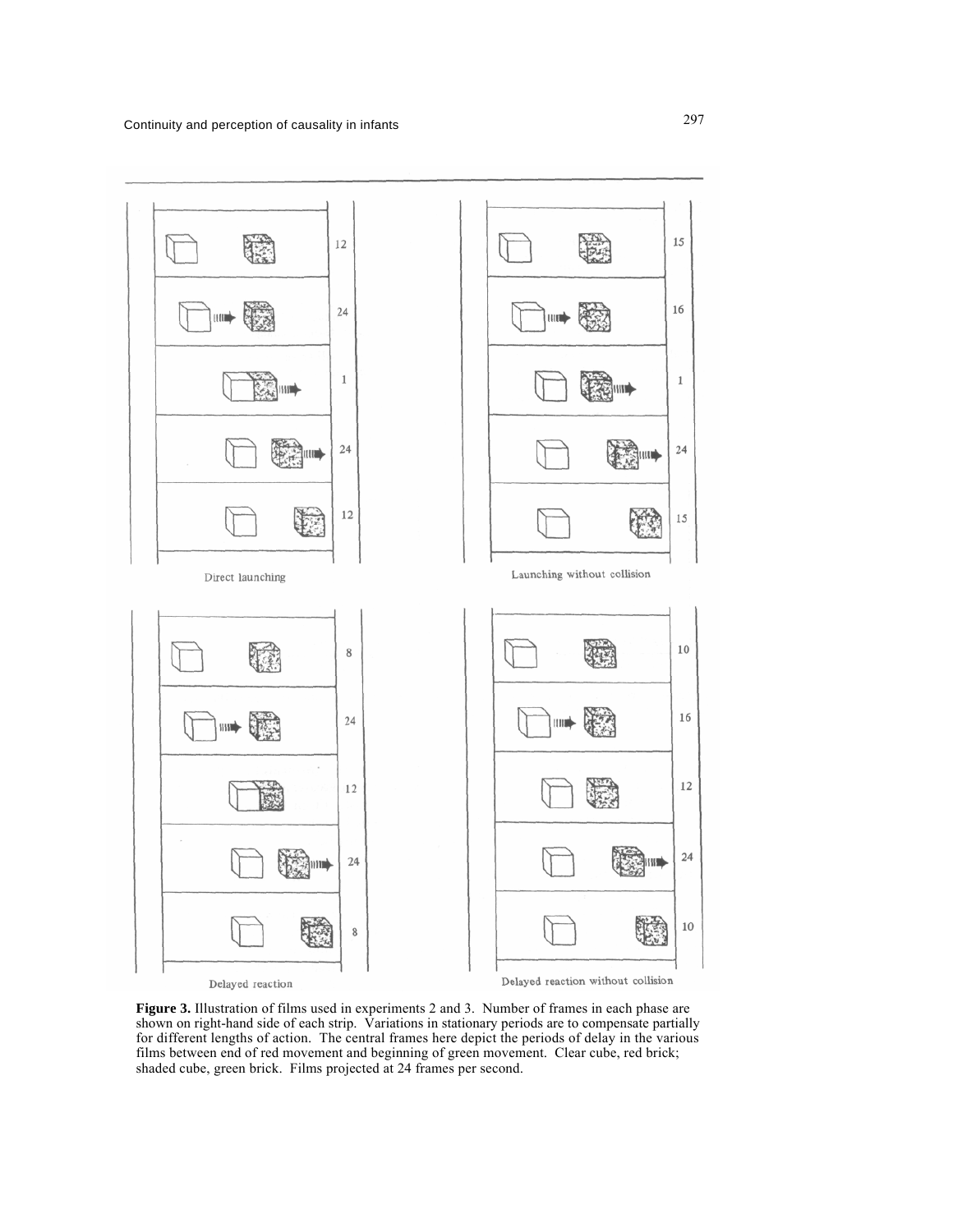# **Table 1.** Experiment 2: design.

|                           | Group 1                                                                                     | Group 2                                                                                       |  |
|---------------------------|---------------------------------------------------------------------------------------------|-----------------------------------------------------------------------------------------------|--|
| Film pairs                | DL/DRWC <sup>a</sup>                                                                        | DR/LMC <sup>a</sup>                                                                           |  |
| Two-feature<br>hypothesis | $[+$ successive $+$ contact ]<br>versus<br>[-successive -contact]<br>(both features change) | $[-successive + contact]$<br>versus<br>$[+$ successive $-$ contact]<br>(both features change) |  |
| Causal<br>hypothesis      | $[+$ causal] <i>versus</i> [-causal]<br>(causal contrast)                                   | [-causal] <i>versus</i> [-causal]<br>(no causal contrast)                                     |  |

<sup>a</sup>DL, direct launching; DR, delayed reaction; DRWC, delayed reaction without collision; LWC, launching without collision.



**Figure 4.** Experiment 2: mean looking time by groups on first habituation trial (FHT), last habituation trial (LHT) and test trial (TT). See table 1 for design.

### 3.5 *Discussion*

The results of this experiment clearly do not support the two-feature hypothesis. The pair of films involving a 'causal' contrast produced greater dishabituation than the pair of films which did not involve such a contrast. From the point of view of the two-feature hypothesis this difference should not have been found, since both pairs contrasted the same temporal and spatial relations between the movements. Thus, despite it being a plausible and useful way to describe the stimuli, the infants in the present study do not appear to have encoded successivity and contact as separate temporal and spatial features.

The same arguments apply to the two-feature hypothesis formulated in terms of orthogonal dimensions. Such a two-dimensional similarity space—with each of the four films located at different corners of a rectangle—would require equality of diagonals. This would be true even if the size of the spatial gap did not equal the size of the temporal gap: that is, even if the spatial value is not located as far up the *x* axis as the temporal value is along the *y* axis. Thus, the results suggest that infants around 7 months of age *do not* analyse direct launching and its variants into *independent* spatial and temporal relations between the submovements.

It has already been noted that the causal hypothesis derived from Michotte (1963) does not address the question of how the variants of direct launching might be encoded. One possibility is that they are all lumped into one category of noncausal. This might imply that infants will be less able to discriminate between the members of this class than between a given noncausal variant and the causal direct launching.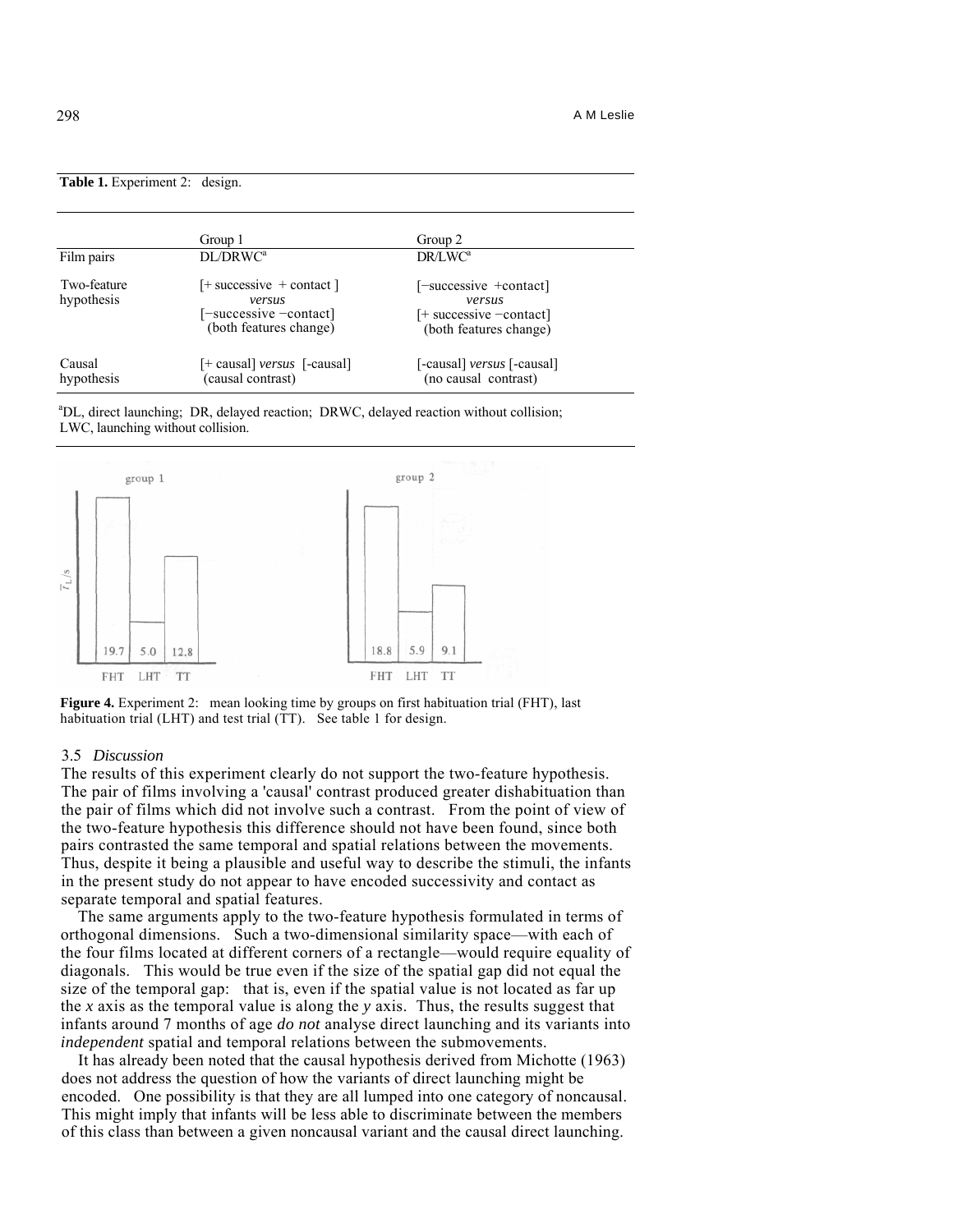Another possibility is that discriminations can be made continuously within and across the noncausal class. Thus, instead of a binary  $[ \pm \text{causal} ]$  feature, there exists a graded dimension of causality ranging from the maximally causal direct launching to the minimally causal delayed reaction without collision. Delayed reaction and launching without collision would, in this model, be situated somewhere between these two extremes.

The next experiment examines the question of the discriminability of the noncausal variants. For example, one can habituate a group of infants to delayed reaction without collision. They can then be tested on delayed reaction. If the films are discriminable the infants ought to increase their looking time on the test trial. In a control group, which is tested on as well as habituated to delayed reaction without collision, looking time should stay around the same level.

This can be done for each of the film pair comparisons possible (in addition to the two already run in experiment 2). The 'graded dimension' version of the causal hypotheses would predict that in each of the four comparisons infants would show increased looking time on the test trial (while control groups should stay at around the same level or decrease). The 'binary feature' version, on the other hand, would predict that the two comparisons involving direct launching should exceed in recovery the two equivalent comparisons involving delayed reaction without collision. Thus, a group viewing the pair direct launching/delayed reaction should recover more than the group viewing delayed reaction without collision/launching without collision. This would be so in spite of the fact that in both cases only the temporal relation between the movements is changed. Similarly there should be more recovery in the direct-launching/launching-without-collision group than in the delayed-reactionwithout-collision/delayed-reaction group (despite only the spatial relation changing). In other words, the binary feature version predicts greater recovery in film pairs where there is a causal/noncausal contrast than in pairs where both films are noncausal. The graded dimension version does not predict differences between the experimental groups.

# **4 Experiment 3**

The previous experiment appeared to rule out the two-feature hypothesis which asserted independent temporal and spatial features (or dimensions) in the encoding of direct launching and its variants by infants. The present experiment moves on to testing between two versions of the causal hypothesis: a binary causal feature assigning direct launching and its noncausal variants to different classes; or a unidimensional similarity space reflecting degree of causal connection. The design is illustrated in table 2. The order of presentation of films was counterbalanced within groups. Twin film versions were used in groups 5 and 6.

|  |  | <b>Table 2.</b> Experiment 3: design. |  |
|--|--|---------------------------------------|--|
|--|--|---------------------------------------|--|

|                                 | Group 1 | Group 2 Group 3 |                                                  | Group 4 | Group 5 | Group 6   |
|---------------------------------|---------|-----------------|--------------------------------------------------|---------|---------|-----------|
| Film pair <sup>a</sup>          |         |                 | DL/DR DL/LWC DRWC/LWC DRWC/DR DL/DL <sup>b</sup> |         |         | DRWC/DRWC |
| Causal<br>relation <sup>c</sup> | $\ast$  | *               | $\overline{\phantom{a}}$                         | -       | control | control   |

<sup>a</sup>DL, direct launching; DR, delayed reaction; LWC, launching without collision;. DRWC, delayed reaction without collision; b

<sup>b</sup>From experiment 1.

c \*, causal change; − , no causal change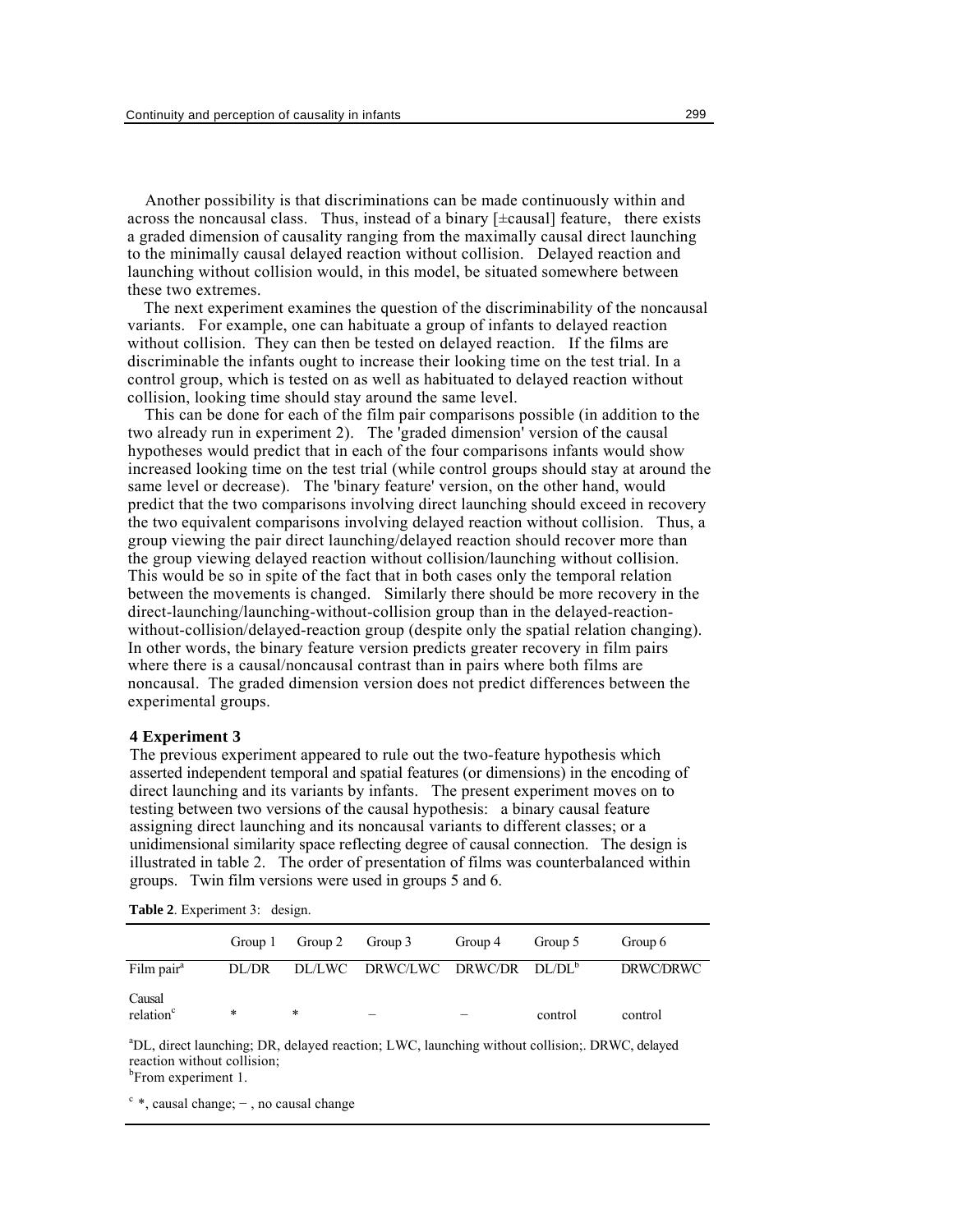#### 4.1 *Stimuli, procedure, and apparatus*

Fresh films were made in the same manner and to the same specifications as in experiment 2. The procedure and apparatus were identical to those of experiment 1. Insession scoring was checked from video tape. A randomly selected one-third of sessions was scored by an independent blind judge. Agreement with experimenter scoring was high (94% of trials).

# 4.2 *Subjects*

Forty-seven fresh infants were used for this experiment, twenty-two females and twenty-five males. These were randomly assigned to five groups: twelve in group 1, ten in group 2, ten in group *3,* nine in group 4, and six in group 6. Additionally, results from eight infants in experiment 1 part B were used for group 5.

In testing the new infants eighteen rejections occurred (with roughly equal numbers from each group). Of these, seven were rejected for persistent fussing, two through experimenter error, three failed to reach habituation criterion within eighteen trials, one fell asleep, two through mechanical breakdown, two were inattentive from the start, and one was inadvertently distracted by the mother.

Overall, ages ranged from 24 to 34 weeks (mean age 28.96 weeks, SD 2.63 weeks).

#### 4.3 *Results*

Mean looking times on first habituation, last habituation, and test trials are shown in figure 5. Analysis of variance on first versus last habituation trials showed a significant effect of trials  $(F_{1,49} = 27.466, p \lt 0.0001)$ . *F* ratios for groups and groups x trials were less than 1.0. Thus looking declined across groups in a uniform manner.

The first set of planned comparisons is shown in table 3. These show that the two control groups did not increase their looking time on the test trial over that for the last habituation trial. However, experimental groups 1, 2, and 3 did show a significant increase in looking time, while group 4 showed a definite trend for increased looking. (The launching-without-collision/delayed-reaction group of experiment 2 also shows significantly increased looking on this test:  $t_{10} = 2.46$ ,  $p = 0.017$ , one-tailed.)

The second set of planned comparisons is shown in table 4. Here, it was found that group 1 was not significantly different from group 3 either in test-trial looking times or in recovery scores. Group 2 likewise did not differ significantly from group 4, and in this case the direction of difference was actually counter to prediction.

#### 4.4 *Discussion*

It was clearly not the case that direct-launching contrasts produced greater recovery than equivalent delayed-reaction-without-collision contrasts. These results therefore do not support the notion that dishabituation will be determined by encoding of direct launching as [+causal] and its variants as [—causal]. It did seem, however, that direct launching and its variants could all be discriminated one from the other. In each experimental group there was a rise in looking times on the test trial over the last habituation trial, although this was less pronounced in the delayed-reaction-withoutcollision/delayed-reaction group (4). In the control groups, however, looking times declined further on the test trial after the interval.

This pattern and the lack of difference between groups 1 and 2 versus groups 3 and 4 is in accord with the graded dimension version of the causal hypothesis. This proposes that the films lie along a continuum with direct launching at one extreme, delayed reaction without collision at the other extreme, and launching without collision and delayed reaction somewhere in between. The results for recovery of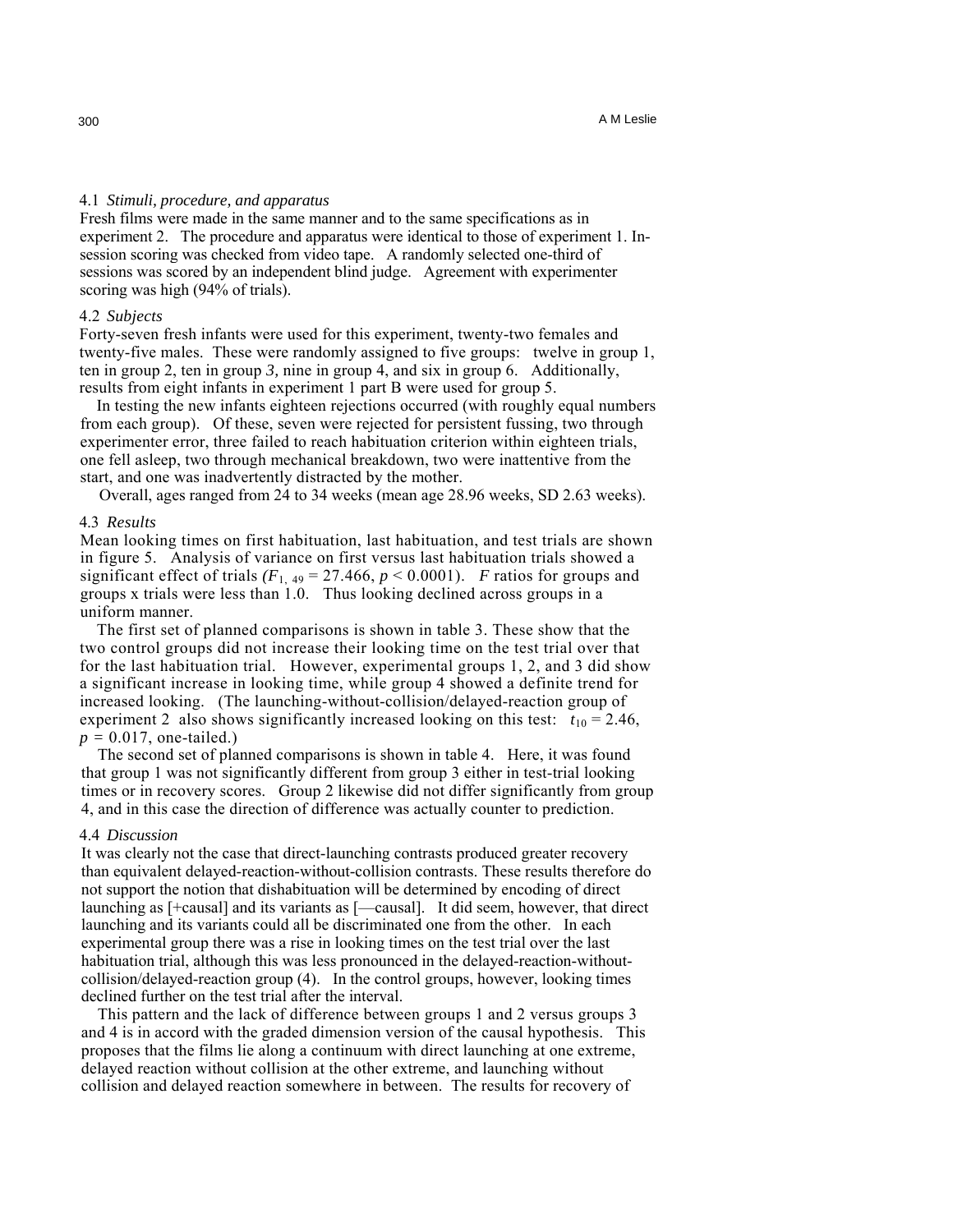



**Table 3**. Experiment 3: Planned comparison of looking times for last habituation versus test trial by groups; ns, not significant.

| $1$ (DL/DR)<br>$-3.565$<br>$0.002$ (one-tail)<br>11<br>$2$ (DL/LWC)<br>$0.041$ (one-tail)<br>$-1.963$<br>9                                                             |  |
|------------------------------------------------------------------------------------------------------------------------------------------------------------------------|--|
| 3 (DRWC/LWC)<br>$-2.118$<br>$0.032$ (one-tail)<br>9<br>4 (DRWC/DR)<br>$0.065$ (one-tail)<br>$-1.686$<br>8<br>$5$ (DL/DL)<br>0.469<br>ns<br>6 (DRWC/DRWC)<br>1.09<br>ns |  |

÷,

۰

a See table 2.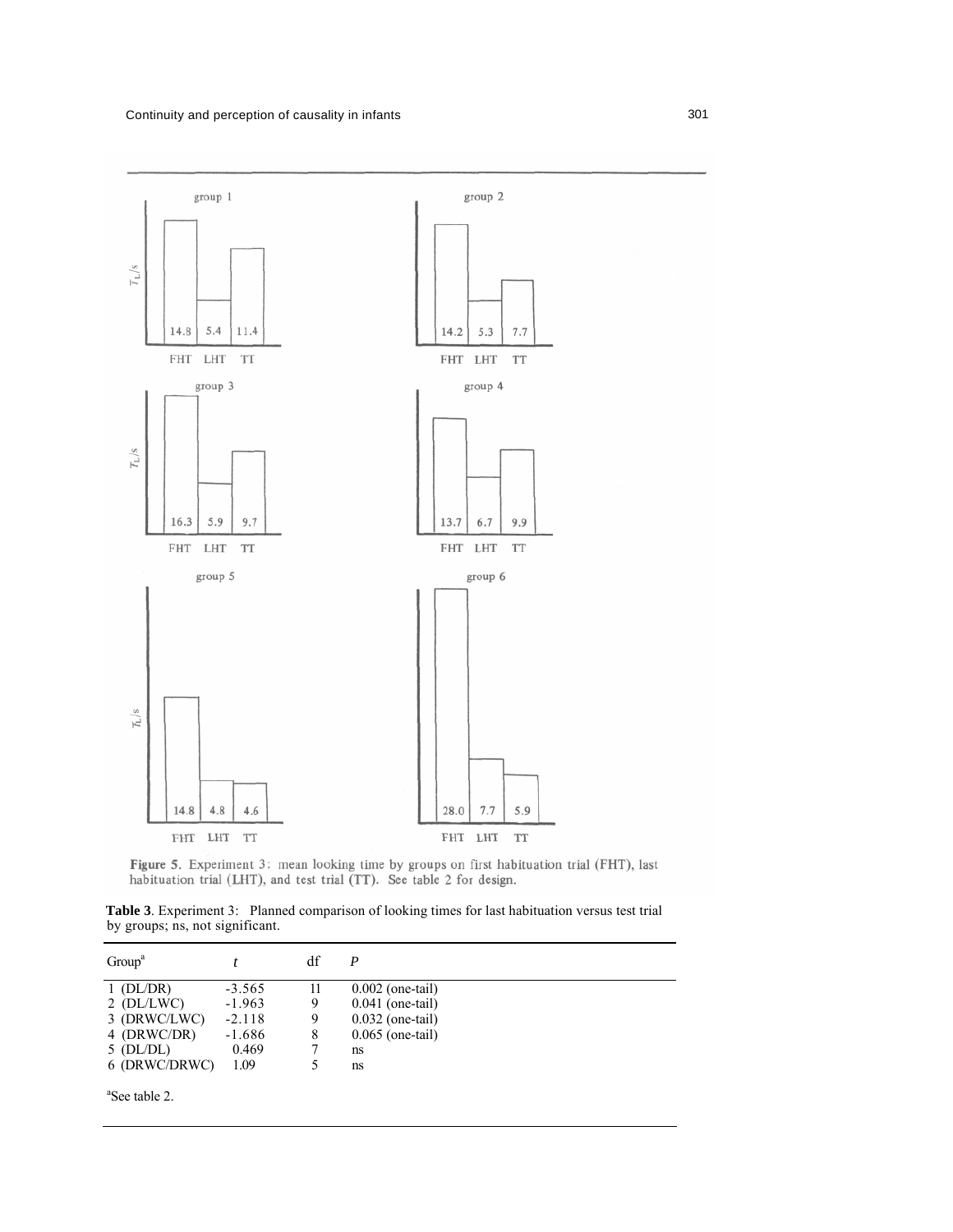looking time suggest that each of the films can be discriminated from each of the others (including launching without collision and delayed reaction from experiment 2). This implies that each of the films corresponds to a distinct point along this continuum.

**Table 4.** Experiment 3 : Comparison of test-trial looking times and recovery scores by a priori (independent) *t* test; ns, not significant.

|                            | Test trial             | Recovery scores        |
|----------------------------|------------------------|------------------------|
| Group 1 versus group $3^a$ | $t_{20}$ = 0.638, ns   | $t_{20}$ = 0.917, ns   |
| Group 2 versus group $4^b$ | $t_{17} = -1.197$ , ns | $t_{17} = -0.374$ , ns |

<sup>a</sup>Causal contrast versus no causal contrast; temporal relation change, <sup>b</sup>Causal contrast versus no causal contrast; spatial relation change.

# **5 General discussion**

Taken together, the results of experiments 2 and 3 can be accounted for by assuming: (a) that a unidimensional similarity space characterises one aspect of the infants' encoding of the sequences depicted in the films; (b) that the level of dishabituation for a given film pair will reflect the distance between the two films in this space.

From experiment 2 it appears that delayed-reaction and launching-without-collision should be somewhere in the middle of this space, with direct launching and delayed reaction without collision at opposite extremes. Moreover, the former pair of films appear to have been discriminable and therefore should not occupy the same point. From experiment 3 it appeared that delayed reaction was less reliably discriminated from delayed reaction without collision than from direct launching (see table 2). It is reasonable, therefore, to propose that this sequence lies closer to the delayedreaction-without-collision pole, leaving launching without collision closer to the direct-launching pole. This ordering of the films fits the rank order of the recovery scores for each film pair fairly well (see figure 6).

Such a one-dimensional similarity space can be given a natural interpretation as a *spatiotemporal continuity gradient.* In other words, the infant represents (to within some limits) the degree of spatiotemporal continuity/discontinuity between the two movements that make up direct launching and its variants. In the case of the variants, according to this interpretation, the infants do not encode the specific source of discontinuity, that is, whether the discontinuity was spatial or temporal. Thus, at least when infants are tested after about a minute, the continuity relation coded is relatively abstract.

This model can be further tested against two-dimensional models. For example, the onedimensional model states that for a certain size of spatial gap and a certain length of temporal delay, launching without collision and delayed reaction would be equally discontinuous and thus not discriminable. So if experiment 2 had used a slightly larger spatial gap, for instance, then direct launching and delayed reaction without collision would have been more discriminable, while launching without collision and delayed reaction would have been less discriminable. Twodimensional models predict that any increase on a dimension should have a uniform effect on

| direct    | launching without | delaved  | delayed reaction  |
|-----------|-------------------|----------|-------------------|
| launching | collision         | reaction | without collision |

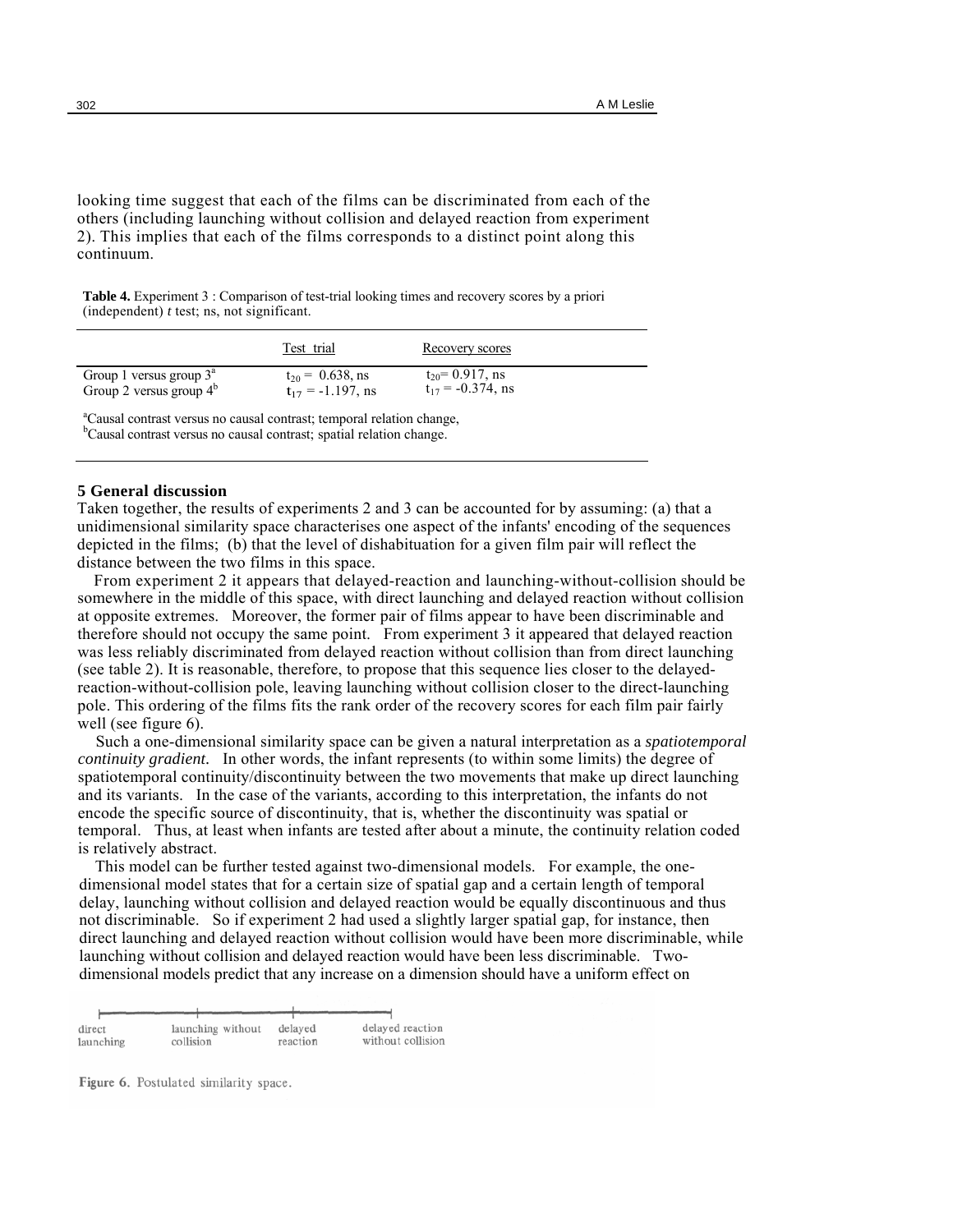discriminability throughout a stimulus set constructed in a similar manner to the one used here.

So far the evidence suggests that infants of around 7 months of age encode various degrees of spatiotemporal continuity or discontinuity between two moving entities. Perception of this rather *global* relation (as opposed to orthogonal spatial and temporal relations, for example), and segregation of the movements satisfy important requirements of the Michottean percept.

What remains to be shown is whether infants perceive in direct-launching sequences anything corresponding to 'productivity'. It is not immediately obvious how to translate this phenomenological notion. However, it could perhaps be related to the idea that the infant might represent distinct roles for the two objects. Thus, for example, one object is attributed an active causal role while the other is attributed the role of passive effect (cf Leslie 1984). Assuming that the more causal the sequence appears the more definitely these attributions would be made, it may be possible to investigate this by using the reversal of causal and noncausal sequences.

It was argued earlier (experiment 1) that differential eye tracking would not explain the registration of internal structure in direct launching. Borton (1979) had found that direct launching and continuous movement by a single entity both produced relatively smooth tracking in infants. The dishabituation patterns found in experiment 1 will not then be accounted for by *enactive,* or motor-based encoding. A more abstract form of representation is indicated, perhaps of the sort discussed by Bower (1974, 1979), Meltzoff (1981), Leslie (1982a, 1983), and Mandler (1983). It appears that it is within the capacity of this system to represent some objective relations between events. This approach can allow an important role for natural structures of observational intelligence in the infant. At the same time it is not at all clear that active motor experience is the sole and necessary vehicle for the development of causal perception (Leslie 1984).

# 5.1 *Further research*

One important goal of research in this area will be to show how the perceptual and representational structures developing in the first year of life relate to later causal reasoning in the child. Shultz (1982) has argued that among the rules of causal attribution available to the child a central and fundamental position is occupied by the notion of "generative transmission". This rule is often used preferentially over other rules such as covariance, spatial contiguity, temporal contiguity, and regularity of succession. For example, children of 2-4 years would identify an already operating fan as the cause of a candle blowing out if a gap in a windshield was oriented towards it just as a second fan was switched on. The fan which was capable of transmitting energy to the effect was selected as cause, in preference to a second fan which was not capable but whose onset of action was temporally contiguous with the effect. Various other phenomena involving tuning forks and flashlights also appeared to be understood in terms of "generative transmission from a powerful source" (at the expense of spatial contiguity or covariance, for instance) even at 3 years of age. As Shultz points out, the developmental histories of these different rules before this age is a matter of great interest.

It is tempting to speculate that a developmental basis for the notion of generative transmission could be partially provided by the spatiotemporal continuity percept. In the example cited above from Shultz (1982), transmission appears to involve a particular *spatiotemporal* relation between the powerful source (the fan) and the receiver (the candle). The importance of this relation is revealed by the fact that it was the unblocking of the transmission path by the realignment of the windshield that was used by the children to determine which of the fans was the cause of the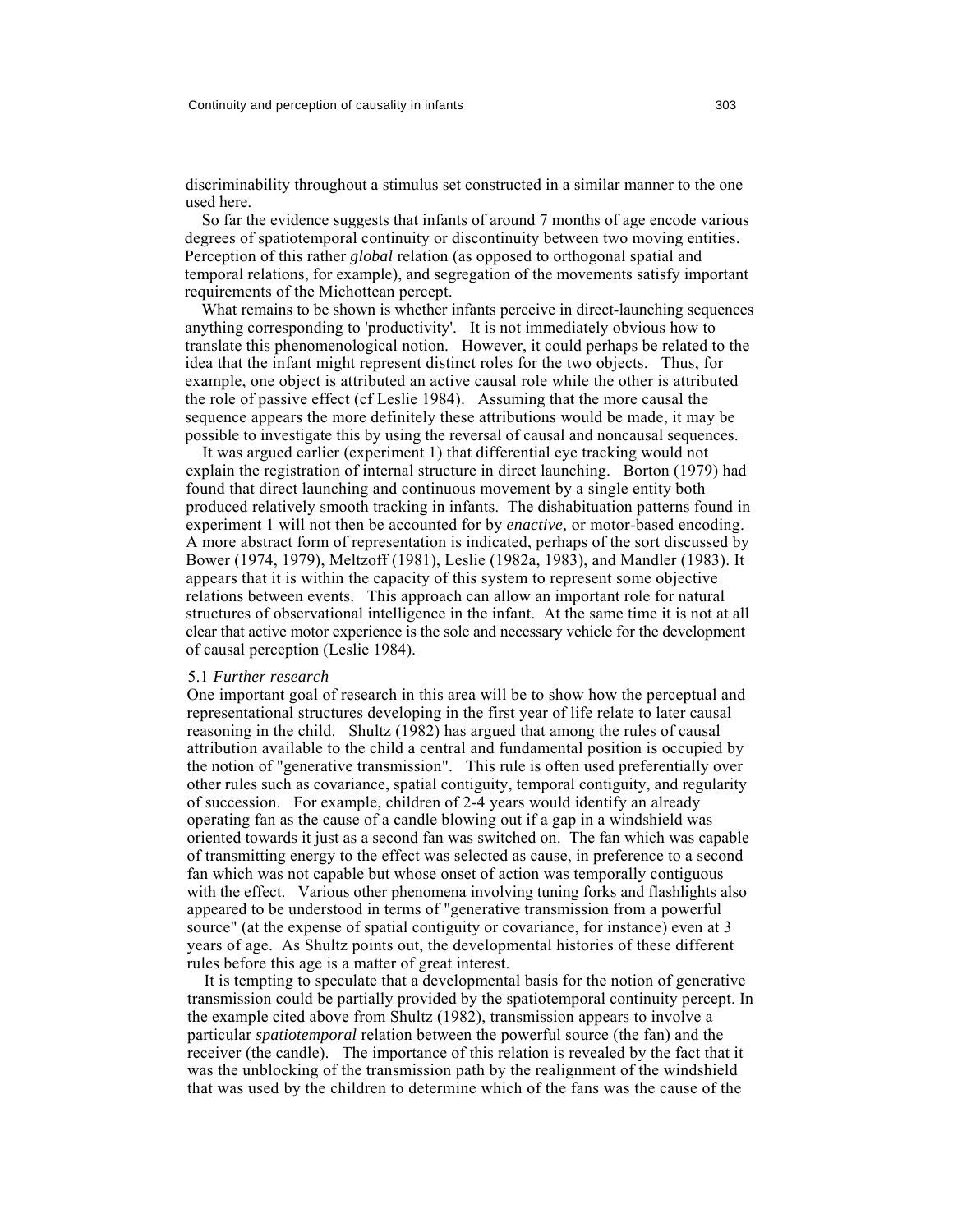candle blowing out. Thus the transmission path ran in a straight line from source to target  $(1)$  and the effect occurred contemporaneously with the unblocking.

So generative transmission itself involves precise spatiotemporal constraints though these constraints are not always the spatial and temporal contiguity of direct causation, but can operate more like indirect connections between distant points on a causal chain. The children in Shultz's studies were apparently able to conceive of such an intermediate process of transmission as shown by their appreciation of blocking, their disregard of nontransmitting spatial contiguities, and so on. And they could do this despite the invisibility (and in the case of the experiments with tuning forks the complete imperceptibility) of the process.

It would be extremely surprising if young infants could access such an advanced conception in these circumstances. However, perhaps some events such as launching provide visible models of 'transmission'. In the simplest cases, there is a spatiotemporally continuous movement from one position to another where an effect may be produced; in more complex cases transmission involves *intervening* objects and events. And, of course, at any time spatiotemporal discontinuities may feature in the attenuation, deflection, or complete blocking of the transmission. Other events, like a hand picking up an object, have different structural properties (Leslie 1982b). Leslie (1984) found that infants appeared to treat a discontinuity in a pickup differently depending upon whether a hand was involved or another inanimate object substituting for the hand and performing analogous movements. Events such as these may also provide the infant with models for transmissions: in this case involving not just continuities, but also objects with special *powers* (hands, for example). Perhaps, then, the notion of generative transmission finds its first instantiations among simple, direct, and continuous causal sequences such as these, and later comes to be applied to events with more complex and less direct mechanisms such as those Shultz (1982) has studied.

Finally, one could note the role of spatiotemporal continuities and discontinuities in, for example, the studies of infant perception of object identity by Bower et al (1971) or studies of object unity by Spelke (1982). Does this have something in common with the infant's perception of causality? Is there a generalisation to be made in terms of spatiotemporal continuity relations? This raises the intriguing possibility that the infant's perception of objecthood and causality may share developmental roots. Clearly a great deal of further detailed research is required into these and the related questions raised in this paper.

**Acknowledgements.** I am grateful for extensive and stimulating discussions with Fred Foxon. Special thanks also to Tom Bower. This research was supported by Medical Research Council Grant G979/575/N.

## **References**

- Ball W A, 1973 "Perception of causality in the infant" paper presented to the Society for Research in Child Development, Philadelphia. PA
- Borton R W, 1979 "The perception of causality in infants" paper presented to the Society for Research in Child Development, San Francisco, CA
- Bower T G R, 1974 *Development in Infancy* (San Francisco, CA: W H Freeman)
- Bower T G R, 1979 *Human Development* (San Francisco. CA: W H Freeman)
- Bower T G R, Broughton J M, Moore M K, 1971 "The development of the object concept as manifested by changes in the tracking behaviour of infants between 7 and 20 weeks of age" *Journal of Experimental Child Psychology* 11 182-193

<sup>(1)</sup> In relation to this, it is interesting to note that Churcher and Scaife (1982) found that by 40 weeks (and sometimes sooner) infants could follow pointing and eye gaze with a high degree of spatial accuracy even in the absence of any target object. This, they argue, requires the infant to construct an imaginary straight line in space at an angle specified at the origin (ie head/eye/arm) to its intersection with a surface.